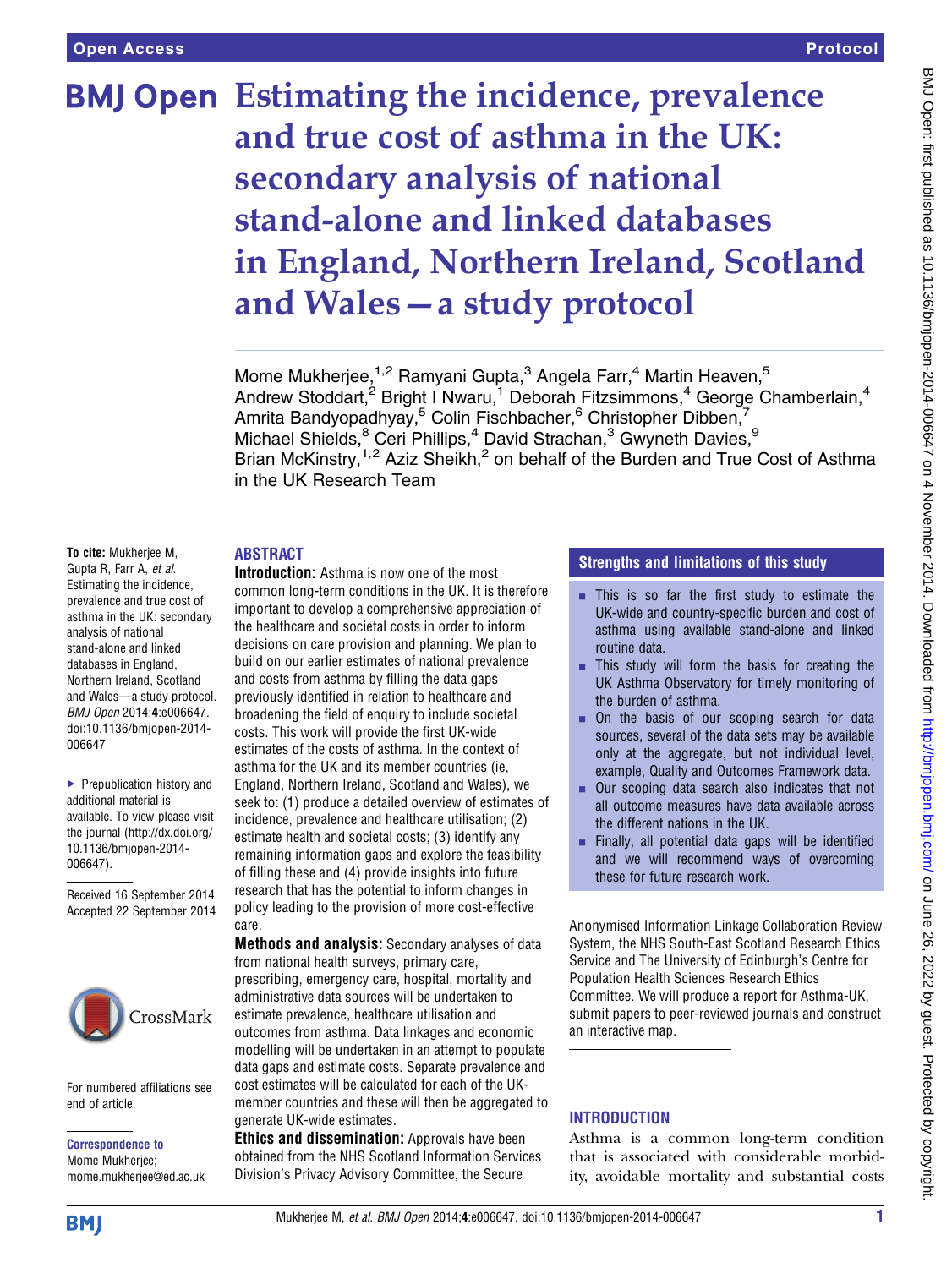to the National Health Service (NHS) and society.<sup>1</sup> <sup>2</sup> Our previous work on the epidemiology and burden of allergy in the UK, driven mainly by asthma, has provided important insights into asthma epidemiology and resource utilisation and also demonstrated that the UK ranks among the countries with the highest prevalence in the world with a spend in excess of £1 billion in direct healthcare expenditure in England and Wales and an excess of £130 million in Scotland for asthma/ allergy.<sup>[1](#page-6-0)–4</sup> A recent systematic review investigating the economic burden of asthma found that the costs asso-ciated with asthma are increasing globally.<sup>[5](#page-6-0)</sup>

There were, however, some important shortcomings in our previous work. $1-4$  $1-4$  These include the fact that the analyses undertaken related to England and Wales or Scotland only, rather than the whole of the UK. Furthermore, some healthcare data were not studied in the previous works, for example, outpatient and accident and emergency department (A&E) utilisation and their associated costs. Moreover, estimates of the previous works are now several years out of date.<sup>2</sup>  $\frac{3}{3}$  There is therefore a need for a more comprehensive, contemporaneous picture of asthma epidemiology, healthcare utilisation, outcomes and costs for the whole of the UK.

In this study, we seek to describe the epidemiology, healthcare utilisation and costs of asthma for the UK as a whole and its member countries by analysing secondary data available from national surveys and routine administrative data sources across England, Northern Ireland, Scotland and Wales. More specifically, we will estimate for the UK as a whole and its member countries for asthma the:

- 1. Incidence and prevalence.
- 2. Healthcare utilisation, including general practitioner (GP) and nurse consultations, prescriptions, out-of-hours calls, attendances at A&E services, ambulance services, outpatient consultation, day case and inpatient care and intensive care unit (ICU) provided by the NHS and care provided at the patient's home.
- 3. Healthcare costs due to (2) above.
- 4. Societal costs of asthma, including (3) above, and the wider costs to society due to school absenteeism, work absenteeism, disability living allowance (DLA), care-at-home and mortality.
- 5. Where available, we will describe how each of these estimates varies by age, gender, socioeconomic status (SES) and ethnicity and over time.

# **METHODS**

# Ethical considerations and permissions

Since some patient-level data are to be used in Scotland and Wales, approval was obtained from the Information Services Division–NHS Scotland's Privacy Advisory Committee and the Secure Anonymised Information Linkage (SAIL) Collaboration Review System, respectively (see online supplementary appendices 1a, 1b.). For the anonymised, aggregated data in Scotland, the NHS

South-East Scotland Research Ethics Service confirmed that ethical review was not required (see online supplementary appendix 1c). For the entire work, on behalf of all the participating Universities, we have processed this application through The University of Edinburgh's Centre for Population Health Sciences Research Ethics Committee; this self-assessment revealed that no further ethical permissions were required.

# Study period

We will describe the incidence and prevalence of asthma and healthcare utilisation during the period 2001 and 2012, which will be presented by financial years (ie, April to March of the next year). Cost estimates of asthma will be presented only for 2011–2012, since the aim here is to estimate the latest costs of asthma for the latest financial year.

# Study populations

The study population for each of the study outcomes will be derived from the population of the respective data set. Asthma will be defined according to the diagnostic definition available in the respective data set. The denominator in each data set will be based on the total sample of people in the data set or the total population in cases where the data set covers the entire population.

# Assessment and definition of asthma

With respect to each data set, patients with asthma will be defined as follow:

- 1. being diagnosed with asthma in primary care based on relevant Read codes (see online supplementary appendices 2 and 3) or the International Classification of Disease (ICD) revision-9 code  $493;^6$  $493;^6$
- 2. respondents in health surveys who marked 'yes' for doctor-diagnosed asthma or have reported having symptoms suggestive of asthma;
- 3. dispensed asthma prescriptions prescribed by their GP for asthma, where prescriptions are coded using British National Formulary (BNF) codes (see online supplementary appendix  $4$ );
- 4. used the NHS outpatient clinic or out-of-hours service or ambulance service or A&E for asthma;
- 5. had a primary diagnosis of asthma with Read codes (see online supplementary appendix 3) or the ICD-10 code of J45 for asthma or J46 for status asthmaticus, $\frac{8}{3}$  $\frac{8}{3}$  $\frac{8}{3}$  at discharge from hospital, at admission to the ICU and on registration of death;
- 6. claimed DLA for asthma.<sup>[9](#page-6-0)</sup>

#### Outcome measures Incidence

Our primary aim is to measure healthcare utilisation; therefore, our primary focus is to estimate asthma incident spells that have generated a contact with primary care (see description for England below); second, where possible, we will also estimate the incidence of first occurrence of asthma (incident cases; see description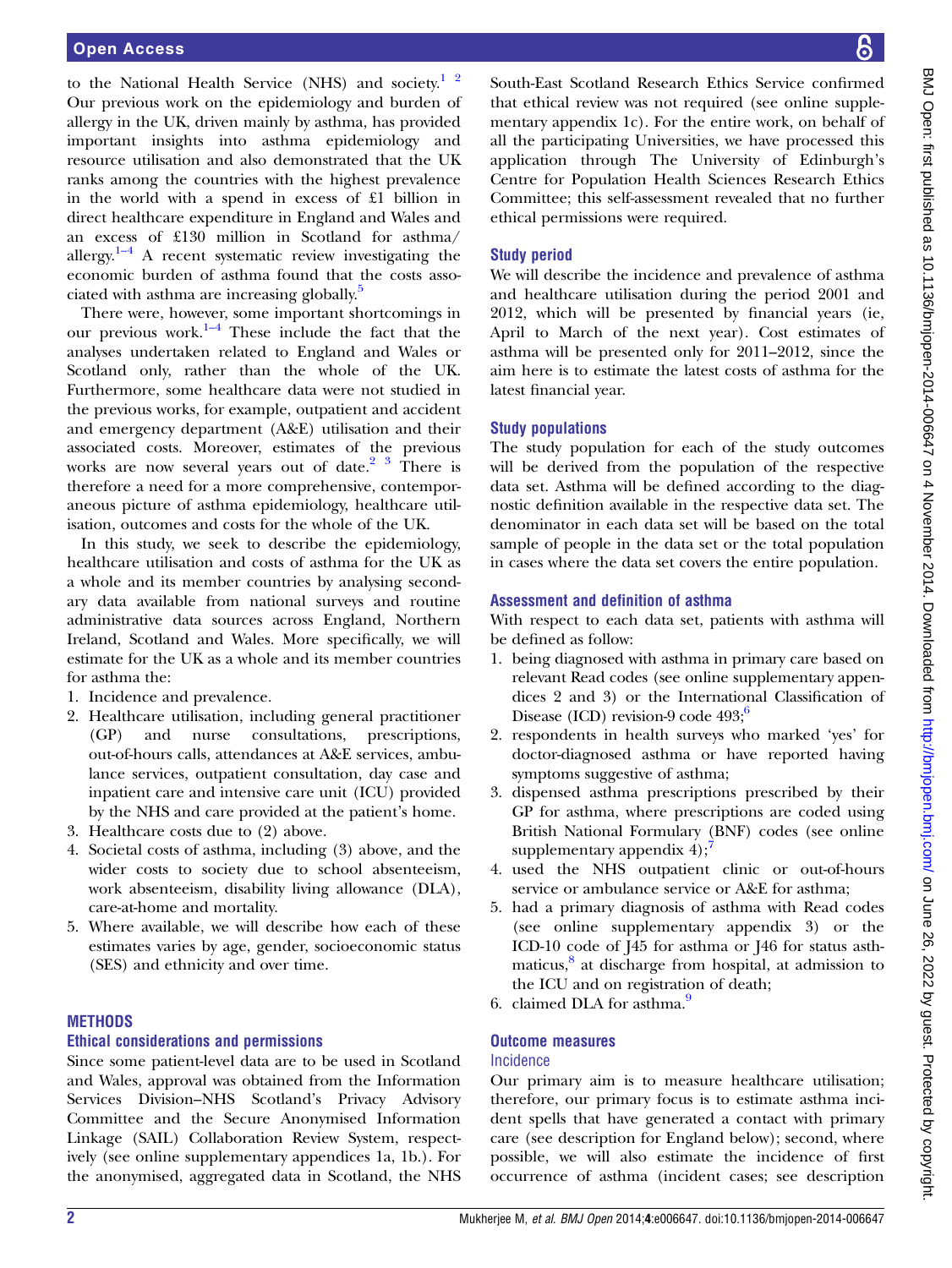for Scotland and Wales below). However, considering that an asthma episode may present in secondary care and that most UK primary and secondary care data are not linked, it will be challenging to identify with certainty if an asthma episode presenting in secondary care represents the first occurrence of the asthma case.

In England, the weekly incidence of asthma will be estimated by averaging new weekly episodes recorded by the Weekly Returns Service (WRS) of the Royal College of General Practitioners.[10](#page-6-0) WRS receives notifications of weekly episodes and numbers of consultations for asthma using ICD-9 code 493 from about 90 GP practices covering over 800 000 people in England. WRS is available by age groups and gender for each quarter and year.

We could not identify any GP database in Northern Ireland that could be used to estimate annual onset of asthma by new GP consultation within the available budget for this work.

In Scotland, Practice Team Information (PTI), a GP database comprising a sample of 60 general practices representing about 6% of Scottish general practices and around 6% of the Scottish patient population, will be used to measure the onset of asthma resulting in new  $GP$  consultation.<sup>[11](#page-6-0)</sup> PTI data include GP and nurse consultations and diagnoses using Read codes, along with demographics (see online supplementary appendix 2). PTI was established in 2003–2004. We will use the year 2003–2004 as the starting point of follow-up for 5 years and define onset of asthma by new GP consultation in patients who were consistently in PTI since 2003–2004 and did not consult their GP for asthma for those 5 years, but consulted their GP for asthma after 2008– 2009. This assumes that patients who consulted their GP for asthma before 2003 would come to see their GP at least once in those 5 years.

In Wales, onset of asthma resulting in new GP consultation will be estimated from the SAIL databank, which currently collects data from 42% of the GP practices in Wales.<sup>[12](#page-6-0)</sup> There are data on demographics and diagnoses based on Read codes. Only patients who had not deregistered from the participating GP practices and did not consult a GP for asthma between 1996–1997 and 2000– 2001 will be taken into account.

# Prevalence

We will estimate the annual and lifetime prevalence of asthma, $13$  based on (a) national health surveys for the: (i) patient's report of symptoms indicative of asthma (usually wheezing); (ii) patient's report of doctordiagnosed asthma and (iii) patient's report of doctordiagnosed asthma and doctor-treated asthma; and (b) primary care for GP-diagnosed asthma and GP-treated asthma.

We also aim to estimate the prevalence of asthma that is likely to be allergic in origin, on the basis of the patient having anaphylaxis, conjunctivitis, eczema, food allergy, allergic rhinitis and urticaria (see online

supplementary appendix 5). Since up to 15% of patients with chronic obstructive pulmonary disease (COPD) may also have asthma, we will also estimate the prevalence of COPD in those with asthma aged 40 years and above (see online supplementary appendix  $6$ ).<sup>[14](#page-6-0)</sup> Since smoking is the key risk factor for COPD, past and current smoking status will be queried (see online supplementary appendix 7).

The health surveys to be used are the: Health Survey for England (HSE) of 2001, 2004 and 2010; Northern Ireland Health and Social Wellbeing Survey and the Northern Ireland Health Survey of 2001, 2005/2006, 2010/2011 and 2011/2012; Scottish Health Survey (SHeS) of 2003, 2008 and 2010; and the Welsh Health Survey (WHS) of 2003, 2007, 2008, 2010 and 2011. These surveys are of randomly selected samples of people broadly representative of the respective general population. They involve the collection of information on health and utilisation of health services. Survey data will be obtained from the UK Data Service.<sup>[15](#page-6-0)</sup>

The prevalence estimates from the GP databases will come from WRS in England, PTI in Scotland, SAIL in Wales and the Quality and Outcomes Framework (QOF) database across the four countries. QOF data are available from 2004. QOF is a fundamental part of the UK General Medical Services contract, whereby general practices are rewarded by incentives for providing quality care to their patients. $15 \t16$  QOF data are, however, aggregated numbers; hence, breakdown by age and gender is impossible.

# Healthcare utilisation in primary care GP and nurse consultations

For estimating GP and nurse consultations for asthma, WRS and HSE will be used for England, PTI and SHeS for Scotland and SAIL-GP for Wales. We have not been able to identify any suitable data source for Northern Ireland.

# **Prescriptions**

Some treatments commonly used for asthma (see online supplementary appendix 4) may be used for the management of other disorders. Therefore, in order to establish the usage of these medications for asthma, in Scotland, patient records from Prescribing Information System (PIS; available from 2009–2010) will be linked to SHeS respondents who had mentioned having doctordiagnosed asthma.

For Wales, diagnosis and prescribing data will be queried using the SAIL-GP database. PIS information is on prescriptions dispensed, whereas SAIL-GP data are for prescriptions written by GPs, but which may not always have been dispensed. Dispensing is reported on a monthly basis for Wales by drug and GP practices. These totals can be reconciled against the prescribing by practice in the SAIL data to establish the proportions prescribed and not dispensed and to help with the costing estimates.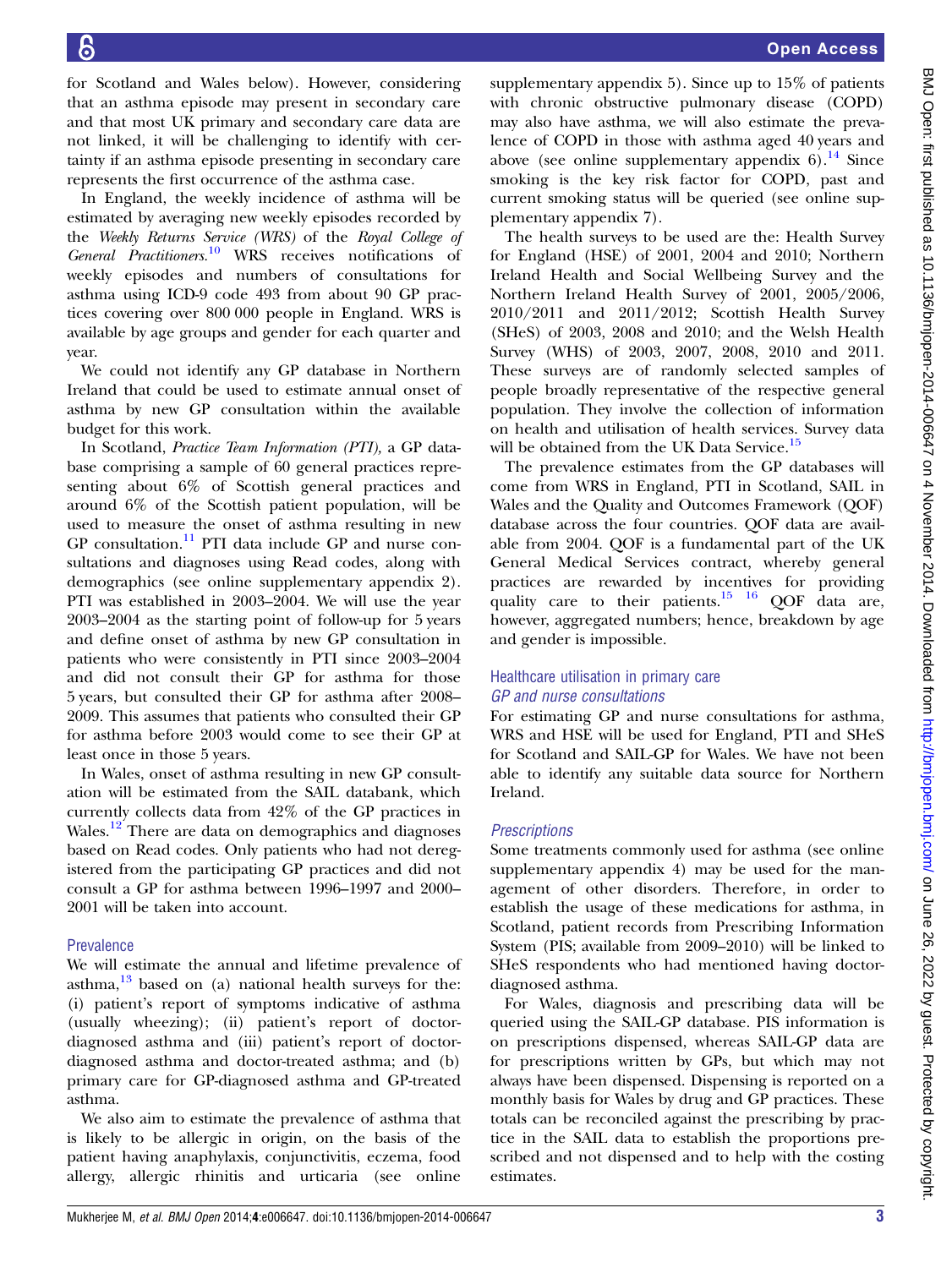Although patient-level prescribing data are available in Northern Ireland, diagnosis information is not available; we will therefore not be in a position to conclusively ascertain if treatments have been used for asthma or for other indications.

In addition to the above data sources, data on community prescriptions in each of the four countries will be presented detailing numbers of items and costs by BNF category available from Prescription Cost Analysis.<sup>1</sup>

# Out-of-hours

Data on out-of-hours GP attendance will be obtained from relevant NHS entities, where available. In England, although an out-of-hours surveillance team exists, a breakdown by asthma is not available. We have not been able to identify any comparable service in Northern Ireland. Information on calls to out-of-hours using NHS-24, the national telephone triage and advice service for Scotland, is available from 2008 onwards.<sup>[18](#page-6-0)</sup> All out-of-hours calls triaged by a nurse using asthma-specific algorithm to support decision-making will be selected. The out-of-hours data in Wales are inconsistently collected across areas and hence will not be used.

# Healthcare utilisation in secondary care Outpatient clinics

Routine data on attendances in NHS outpatient clinics are available across the four nations; these data are, however, captured under the broader heading of 'respiratory' consultations, and it is therefore not possible to estimate the proportions of these consultations that are for asthma. This will be noted as a major data gap. In an attempt to fill this gap, we will use HSE 2001 for England and SHeS for Scotland from the respective questions: "How many times were you treated by (type of medical professional) for your asthma/wheezing/whistling in the last 12 months?" and "How many times were you treated by a consultant/specialist or other doctor at hospital outpatients for your (asthma/wheezing or whistling) in the last 12 months?". [19](#page-6-0)–<sup>22</sup> For Wales, estimates will be obtained from the SAIL-Outpatient Database from which asthma patients' GP referral and attendances to outpatient clinics for asthma will be extracted.

# Ambulance service

Usage of the ambulance service due to asthma cannot reliably be estimated from the aggregated routinely collected data available in England, Northern Ireland and Wales; this will therefore be identified as a data gap. For England, a question from HSE 2010 will be used: "Have (Has) you (name) had an asthma attack at school which has involved any of these situations?"…"An ambulance had to be called".<sup>[23](#page-6-0)</sup> For Scotland, asthma data from the Scottish Ambulance Service, which uses the record "Emergency call-asthma selected", will be used from 2008–2009 onwards.<sup>[24](#page-6-0)</sup>

# A&E services

In England and Northern Ireland, there are no accurate published data on A&E attendances for asthma. For England, a question in HSE 2001 "How many times were you treated by (type of medical professional) for your asthma/wheezing/whistling in the last 12 months?" will be used.[19](#page-6-0) In Scotland, the A&E data mart will be used for sites which report patient-level information from their A&E departments since  $2010-2011$ .<sup>[25](#page-7-0)</sup> If the 'disease code' includes the ICD-10 codes above or 'R062' (family history of asthma) or if the 'presenting complaint text' or 'diagnosis text' referred to any of the terms asthma, wheezing, low saturation, chest tightness or shortness of breath, then those cases will be selected. In Wales, the SAIL Emergency Department Data-set, which contains data since  $2009$ , will be used. $26$ 

# Inpatient and day cases in hospitals

We will query the Hospital Episode Statistics for England, $27$ <sup>the</sup> Department of Health, Social Service and Public Safety in Northern Ireland, $27$  the General/ Acute Inpatient and Day Case data set for Scotland and the SAIL Patient Episode Database for Wales,  $28\frac{29}{12}$  for a primary diagnosis of asthma with ICD-10 codes to identify all asthma episodes. Hospital-based prescribing is not, however, included in these data sets.

# Intensive care units

Paediatric ICUs (PICU): The Paediatric Intensive Care Audit Network is a national audit which collects data on all critically ill children admitted to PICUs across the UK.<sup>[30](#page-7-0)</sup> It has data from PICUs from England and Wales from 2002, from Northern Ireland from 2008 and from Scotland from 2007, recorded in Read V.3 (see online supplementary appendix  $3$ ).<sup>[18](#page-6-0)</sup>

Adult ICUs: For England, Northern Ireland and Wales, we will use Intensive Care National Audit & Research Centre data, which have been collected since 1996.<sup>[31](#page-7-0)</sup> For Scotland, the Scottish Intensive Care Society Audit Group data will be queried, which uses ICD-10 codes. $32$ 

# Wider societal costs

Since there may be people with asthma who might not be using health services, but may be sustaining social and economic costs, we will investigate absenteeism, care-at-home, contacts made with the Department of Work and Pensions (DWP), the government agency providing national benefits and lost productivity due to early death.

# School absenteeism

For England, HSE 2010 with the question "Over the last 12 months, how many days has your (name) asthma/ wheezing/whistling in (your/his/her) chest caused (you/him/her) to be absent from school?" will be used among asthma respondents. We could not identify any suitable data source to investigate school absenteeism in Northern Ireland, Scotland or Wales.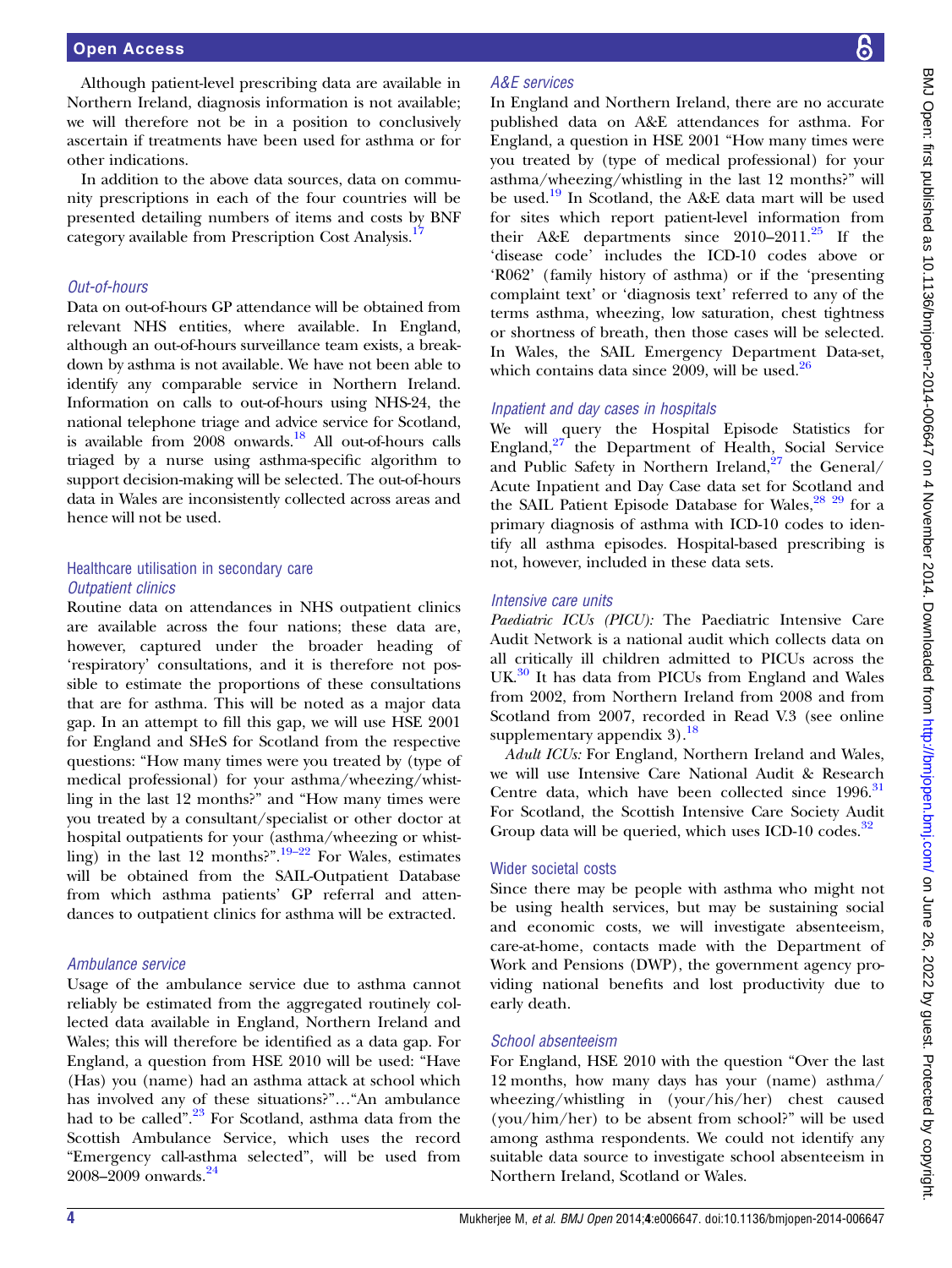# Work absenteeism

For England, the HSE 2010 question "Over the last 12 months, how many days has your wheezing/whistling in your chest, shortness of breath or difficulty in breathing caused you to be absent from work?" will be used among asthma respondents. Sickness-leave data from the Northern Ireland civil service from the Department of Finance and Personnel will be used on workdays lost due to asthma. $33$  We were unable to find any suitable data sources for Scotland and Wales. Workdays lost due to occupational asthma will be obtained from 2005 onwards from The Health and Occupation Research Network, which collates data from a research network of over 2000 specialist physicians and specially trained GPs throughout the UK. $3$ 

#### Care-at-home

We have been unable to identify any suitable data to estimate costs of care-at-home for asthma from England, Scotland and Northern Ireland. The only data we have identified come from a recent project undertaken by the Swansea Centre for Health Economics in collaboration with the Swansea Social Services available in SAIL, detailing home-care service packages and costs to people aged 50 years and above and living within the city and county of the Swansea council area.<sup>[35](#page-7-0)</sup>

#### Disability living allowance

There are aggregated data available from DWP on a number of people receiving DLA, total DLA amount and expenditure on people receiving DLA due to asthma for England, Scotland and Wales for 2011–2012.<sup>[9](#page-6-0)</sup> For Northern Ireland, there are data available from the Department for Social Development on the number of people with asthma receiving DLA and total amount by age group, gender and SES from 2008.[36](#page-7-0)

#### Premature retirement

So far, no data source has been identified.

#### **Mortality**

Mortality data with a primary or secondary cause of asthma from death certificates, coded using ICD-10, are available from the Office of National Statistics for England and Wales,<sup>37</sup> the Northern Ireland Statistics and the Research Agency and General Register Office for Scotland.<sup>38</sup><sup>39</sup>

#### **Covariates**

We aim to present the estimates of incidence, prevalence and healthcare utilisation by age, gender, SES and ethnicity, where data for these covariates are available, provided risks of individuals' identity being disclosed is not compromised. For cost estimates, the covariates will be limited to the primary covariates of age and gender.

For age, estimates will be given for children (aged under 15 years) and adults (15 years and above). In addition, to facilitate comparisons of prevalence estimates with results

from the International Study of Asthma and Allergies in Childhood, we will also present estimates of prevalence by age groups  $6-7$  and  $13-14$  years.<sup>1</sup>

Gender will be classified as male and female.

SES will be categorised into quintiles based on the: English Index of Multiple Deprivation in England<sup>40</sup>; Northern Ireland Multiple Deprivation Measure in Northern Ireland $41$ ; Scottish Index of Multiple Deprivation in Scotland<sup>42</sup>; and Welsh Index of Multiple Deprivation in Wales,  $43$  as are available in the data sets.

Where available, ethnicity will be classified as per the 2011 censuses in the respective countries (see online supplementary appendix  $\overline{8}$ ).  $\frac{44-47}{4}$  $\frac{44-47}{4}$  $\frac{44-47}{4}$ 

#### Analysis

#### Incidence, prevalence, time trends and healthcare utilisation

The incidence of asthma for a specific year from the respective national GP data sets will be calculated as the number of new patients diagnosed with asthma in that year divided by the total number of patients registered with the participating GP practices at the beginning of that year. Lifetime prevalence of asthma for a specific year from respective national health surveys will be calculated as the number of respondents who reported ever having had asthma divided by the total number of respondents in that year. The annual prevalence of asthma from respective national data sets will be calculated as the number of patients who reported/were diagnosed to have asthma divided by the total number of participants in the respective data set for that specific year. The incidence, prevalence and healthcare utilisation estimates will be multiplied by 1000 to give estimates per 1000 of the population. These will be presented by financial years and, where possible, by age groups, gender, SES and ethnicity. The European standard population V.2013 will be used as the reference population to age standardise the rates for comparison across countries. $^{48}$  Crude rates will be provided where age breakdowns are not available. All estimates will be accompanied by their respective 95% CI, where appropriate based on the Poisson approximation.<sup>49</sup> Trends over time will be presented based on years of data availability.

#### Health and societal care costs of asthma

Healthcare costs will be estimated from an NHS perspective based on the healthcare utilisation detailed above. Where a given data set does not inherently include a cost estimate, standard UK weights will be applied. The majority of primary care price weights will be taken from the Personal and Social Services Research Unit annual unit costs.<sup>[50](#page-7-0)</sup> Inpatient care costs will be based on Healthcare Resource Grouping codes version-4 in the Department of Health reference costs or the Scottish National Tariff for Scotland.<sup>51</sup> 52 Costs of prescribing will be based on net ingredient costs from the prescribing databases of the respective countries. Societal costs will be estimated from a wider societal perspective including NHS costs as above, DLA and lost work productivity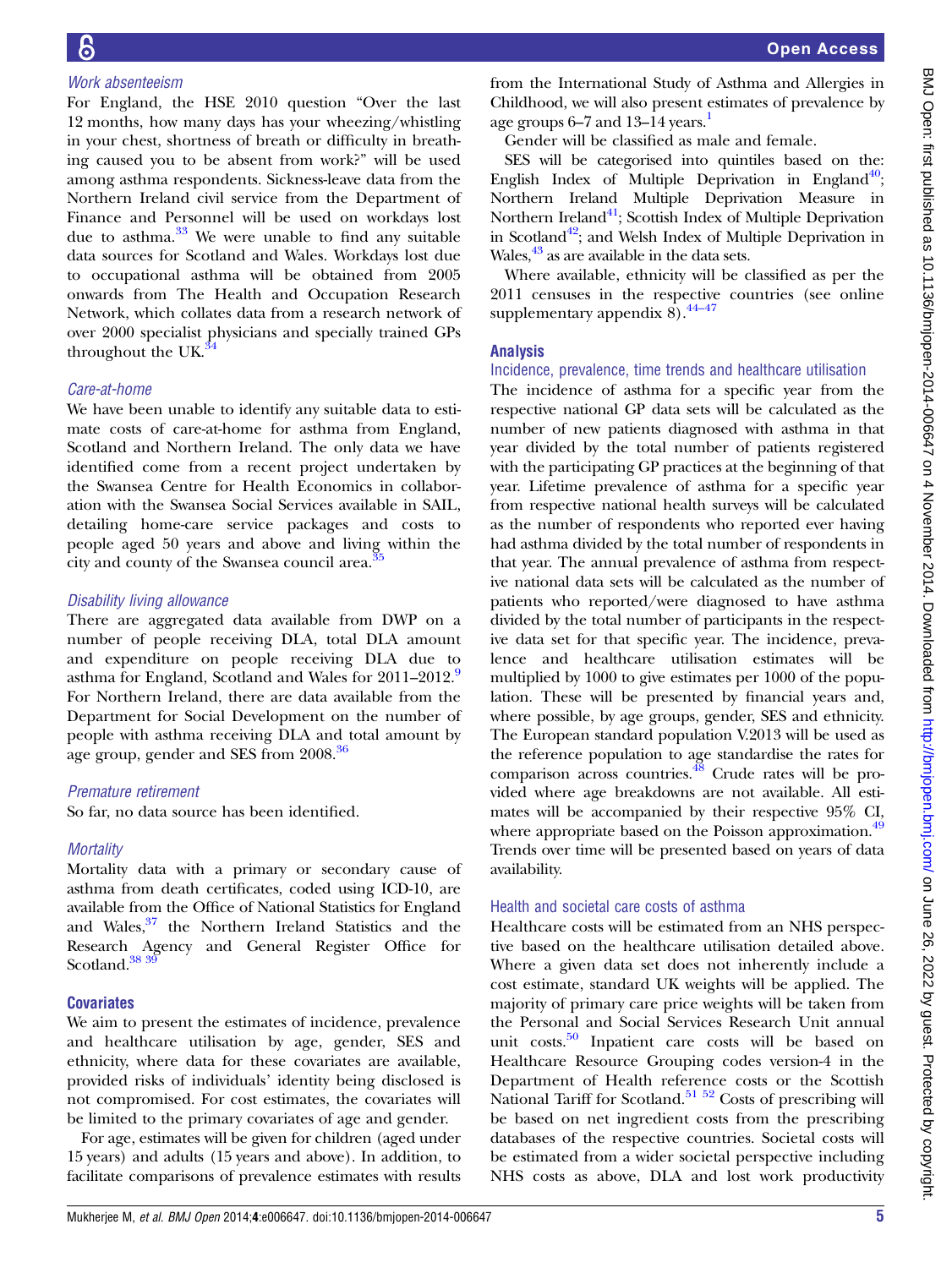# Addressing data gaps

Data gaps can take three forms: (1) within the country —where no single data set in a given country holds sufficient variables to provide an estimate, but linkages between data sets may overcome this; (2) between countries—where data on the variable of interest (after allowing for linkages) are available in one member country, but not in another or (3) across the country—where no data (after allowing for linkages) from any member country are found for the variable of interest. Appropriate linkages will be explored for Type 1 data gaps. Type 2 will be addressed by mapping estimates of a given variable from one country where data are available to another, based on the age group and gender. Where this is not possible or where a gap is of Type 3, estimate from the wider literature may be used. As the time frame for the study does not permit a full systematic review to identify such parameters, this may be based on a simple literature search or parameters found in the Health Economic Evaluation Database, $54$  with the most appropriate parameter estimate selected based on expert judgement from the team.

# Economic modelling

An economic model of the cost of asthma in the UK and its member countries will be built in Microsoft Excel 2010. This will be used to:

- 1. Apply the mapping techniques and synthesis of data with wider literature and price weights,
- 2. Sum up the cost estimates into the required groupings (eg, NHS costs, wider societal costs each by the age and gender groupings described above), and estimate 95% CI around the joint distributions of each total cost estimate with each cost element and total presented as cost per 1000 population as well as an absolute figure. In order to estimate CI around the cost totals, the model will apply probability distributions based on the observed means and appropriate measures of uncertainty (such as SEs or SDs) for parameters of interest. The CI will be estimated by taking bootstrapped samples from the distributions applied to each parameter simultaneously and running the model based on this set of sampled parameter estimates, thus capturing their joint distribution within the bootstrapped sample. The required 95% CI will then be estimated using the percentile method based on these samples.<sup>35</sup>

UK-wide estimates can be provided for the outcomes by pooled data analysis only if there is homogeneity. However, if among the individual countries there is

excessive heterogeneity, then it will not be appropriate to pool national estimates.

# Project timeline and current status

This project started in October 2013 and will end in December 2014. Currently, the teams are in the process of acquiring and analysing data.

# **Implications**

The current project will, for the first time, generate reliable estimates of the incidence, prevalence, trends, healthcare utilisation and health and social care costs of asthma for the UK as a whole and for its individual member nations. The conclusion of this project will mark an important milestone in comprehensively appreciating the overall burden posed by asthma in the country. The project findings will serve as an important resource for policymakers in informing policy deliberations on effective service planning and provision for people with asthma.

This project should provide a summary of the key available data sources for asthma epidemiology, health and social services use and costs in the UK and its member countries. In this vein, identification of data gaps will assist deliberations on how to plug these gaps in order to develop a comprehensive picture of people living with long-term conditions. Furthermore, we will recommend possible ways of filling these gaps. Moreover, we are in the longer term in the process of creating a UK Asthma Observatory, which will represent a significant milestone in the field of asthma research in the UK through which real-time trends of asthma can be monitored, and this work should serve as an important foundation in this respect. Ultimately, this should serve as a motivation for setting up such observatories in other European countries.

#### Author affiliations

<sup>1</sup> Allergy & Respiratory Research Group, Centre for Population Health Sciences, The University of Edinburgh, Edinburgh, UK <sup>2</sup>Edinburgh Health Services Research Unit, Centre for Population Health Sciences, The University of Edinburgh, Edinburgh, UK <sup>3</sup>Population Health Research Institute, St George's, University of London, London, UK 4 Swansea Centre for Health Economics (SCHE), College of Human and Health Science, Swansea University, Swansea, UK <sup>5</sup>CIPHER-Centre for the Improvement of Population Health through e-Records Research, Centre for Health Information, Research and Evaluation (CHIRAL), College of Medicine, Institute of Life Science 2 (ILS2), Swansea University, Swansea, UK <sup>6</sup>Information Services Division (ISD), NHS National Services Scotland, Edinburgh, UK <sup>7</sup>Department of Geography & Sustainable Development, School of Geography & Geosciences, The University of Edinburgh, Edinburgh, UK <sup>8</sup>Centre for Infection and Immunity, School of Medicine, Dentistry and Biomedical Sciences, Queen's University Belfast, Belfast, UK <sup>9</sup> Asthma & Allergy Group, Institute of Life Science, College of Medicine, Swansea University, Swansea, UK

Acknowledgements The authors are very grateful for the support they have received from Mary Scarlett, Katie McClelland, Kyle Hamilton, Kerri Burgess, Rachel Stewart, Suzanna McVeigh, Penny Murray, Jenny Gingles, John Maguire, Christine Kennedy and Jennifer Myers in the Northern Ireland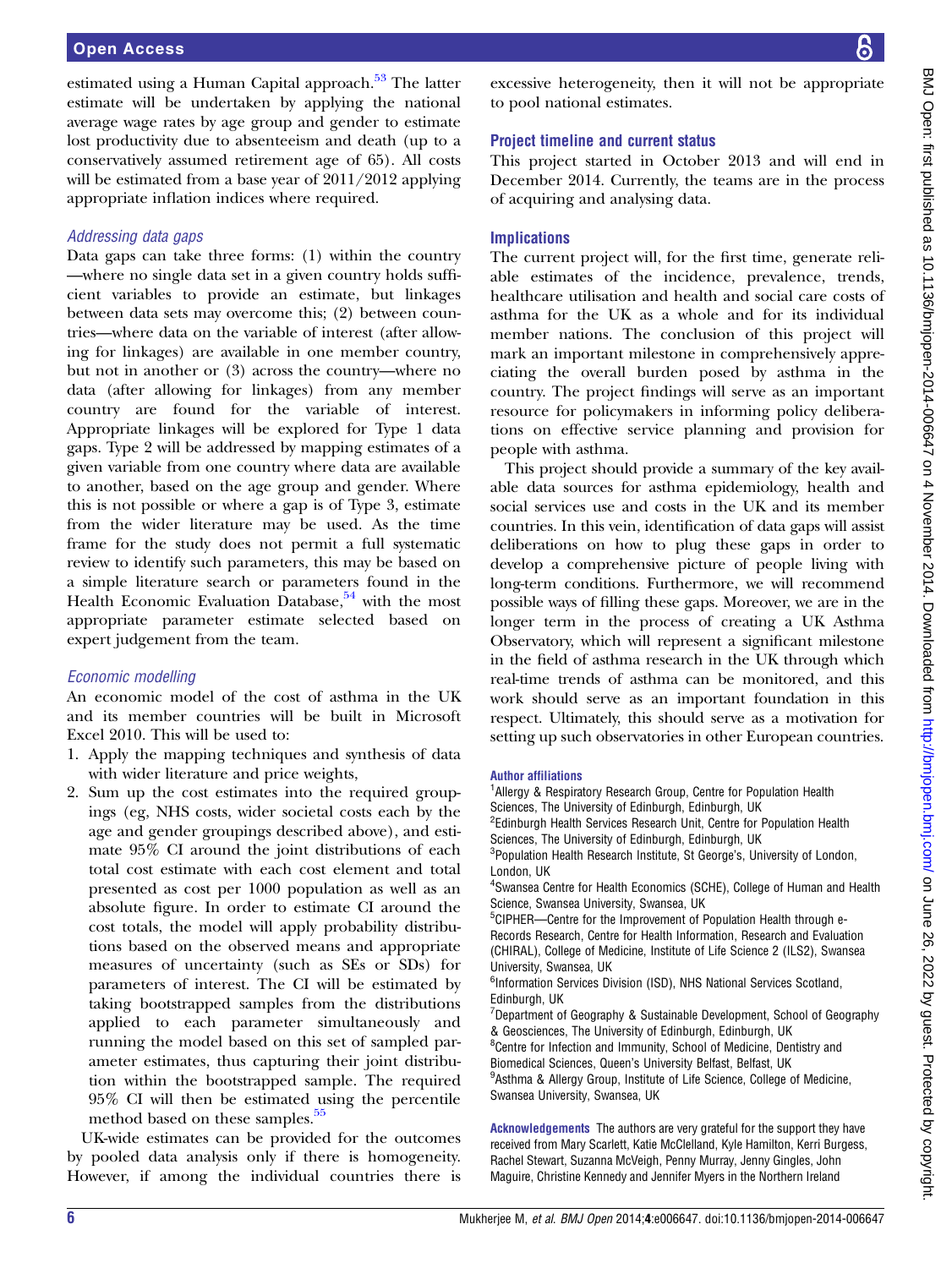<span id="page-6-0"></span>Department of Health, Social Services and Public Safety; Carrie Doole in the Northern Ireland Statistics and Research Agency; Michael Rosato in Queen's University Belfast; Carole Brunton, Claire Walsh and Neil McKeown in the Northern Ireland Department for Regional Development; Sandy Fitzpatrick and Ricky McLoughlin in the HSC Business Services Organisation; Alison Vitty in the Northern Ireland Ambulance Service; Crown Copyright, National Centre for Social Research and UK Data Service for the health surveys; Jodie Batchelor, Phil McShane, Sarah Fleming and Roger Parslow in the Paediatric Intensive Care Audit Network; Emily Robinson, Donna Hickford, Helen Dingle, Lucy Lloyd-Scott and David Harrison in the Intensive Care National Audit and Research Centre; Paul Martin in the Department for Work and Pensions; Louise Hussey and Raymond Agius in the Centre for Occupational and Environmental Health, The University of Manchester; David Price, Julie von Ziegenweidt, Victoria Carter, Derek Skinner and Catherine Hutton in Research in Real Life; Emma Bathie and Alison Chisolm in the Respiratory Effectiveness Group; Jasper Been and Daniel Kotz in Maastricht University; Rupert Payne in the University of Cambridge; Steven Julious and Steve Goodacre in the University of Sheffield; Graham Devereux and Markus Steiner in the University of Aberdeen; Chris Weir and Richard Parker in the Health Services Research Unit; Zhiqiang Feng for the Scottish Longitudinal Study; David McAllister and Roger Carter for Merlin; Leon May in the Public Health Wales Observatory; Elizabeth Limb, Alberto Vidal-Diez and Iain Carey in St George's University of London; Catherine Dickie in the Office of the Chief Statistician and Performance, The Scottish Government; Andrew Malloy in the National Records of Scotland; Derek Milligan, Katy Barclay and Derek Ho in the Scottish Ambulance Service; Malcolm Alexander, Gillian Burns, John McAnaw, Philippe Hourcastagné and Linda Ralph in NHS 24; Alistair Smith, Charmaine Walker, Donna Mikolajczak, Rachael Briggs, Leanne Hopkins, Lee Wilson, Murray Bell, Simon Quirk, Carole Morris, Maighread Simpson, Rose Sisk, Catriona Haddow, Sian Nowell, Darren Hair, Andrew Duffy, Ishbel Robertson, Anita Pritchard, Julie Peacock, Michael Fleming, Bradley Kirby, David Clark, Jackie Caldwell and Catriona Young in the Information Services Division; Alex Bailey and Calum Melrose in NHS Lothian; Lynn Morrice, Anne Douglas, Catherine Bromley, Rebecca Campbell and Anna Wierzoch in the University of Edinburgh.

Collaborators Other members of the research team: Elisabeth Ehrlich, Chantelle Anandan, Colin Simpson and Ronan Lyons.

Contributors ASh conceived the idea for the study. MM carried out the initial exploration of the data availability. Data selections were made by MM for Scotland, Northern Ireland and UK-wide; RG for England; and AF, MH, AB and GC for Wales. MM wrote the initial manuscript apart from the cost analysis section which ASt wrote. The protocol has been developed by all authors. The manuscript has been reviewed by MM, RG, AF, MH, ASt, BIN, BM, ASh, GD, DF and CP. All authors have read the draft critically to make contributions and have approved the final version.

Funding This work was supported by a research project grant from Asthma UK: AUK-PG-2012-178 and with additional support from Edinburgh Health Services Research Unit.

**Competing interests** ASh was an adviser to the Scottish Health Survey.

Ethics approval NHS South-East Scotland Research Ethics Service, NHS Scotland Information Services Division's Privacy Advisory Committee, Secure Anonymised Information Linkage Collaboration Review System and The University of Edinburgh's Centre for Population Health Sciences Research Ethics Committee.

Provenance and peer review Not commissioned; externally peer reviewed.

Data sharing statement This is a protocol and currently we are in the process of obtaining data. When the data are available, we aim to construct an interactive map for asthma in the UK, which will feed into the UK Asthma Observatory (UKAO). Both the interactive map and UKAO will be available on the web.

Open Access This is an Open Access article distributed in accordance with the Creative Commons Attribution Non Commercial (CC BY-NC 4.0) license, which permits others to distribute, remix, adapt, build upon this work noncommercially, and license their derivative works on different terms, provided the original work is properly cited and the use is non-commercial. See: [http://](http://creativecommons.org/licenses/by-nc/4.0/) [creativecommons.org/licenses/by-nc/4.0/](http://creativecommons.org/licenses/by-nc/4.0/)

#### REFERENCES

- 1. International Study of Asthma and Allergies in Childhood (ISAAC). The Global Asthma Report 2011; International Study of Asthma and Allergies in Childhood and the International Union against Tuberculosis and Lung Disease (The Union). 2011.
- 2. Gupta R, Sheikh A, Strachan DP, et al. Burden of allergic disease in the UK: secondary analyses of national databases. Clin Exp Allergy 2004;34:520–6.
- Anandan C, Gupta R, Simpson C, et al. Epidemiology and disease burden from allergic disease in Scotland: analyses of national databases. J R Soc Med 2009;102:431–42.
- 4. Anandan C, Nurmatov U, van Schayck OC, et al. Is the prevalence of asthma declining? Systematic review of epidemiological studies. Allergy 2010;65:152–67.
- 5. Bahadori K, Doyle-Waters M, Marra C, et al. Economic burden of asthma: a systematic review. BMC Pulm Med 2009;9:24.
- 6. ICD9Data.com. [http://www.icd9data.com/2012/Volume1/460-519/](http://www.icd9data.com/2012/Volume1/460-519/490-496/493/493.0.htm) [490-496/493/493.0.htm](http://www.icd9data.com/2012/Volume1/460-519/490-496/493/493.0.htm) (accessed 13 Sep 2013).
- 7. British National Formulary (BNF).<http://www.bnf.org> (accessed 10 Sep 2014).
- 8. World Health Organisation (WHO). International Classification of Disease -10. [http://apps.who.int/classifications/icd10/browse/2010/](http://apps.who.int/classifications/icd10/browse/2010/en#/J40-J47) [en#/J40-J47](http://apps.who.int/classifications/icd10/browse/2010/en#/J40-J47) (accessed 13 Sep 2014).
- Department for Work & Pensions (DWP). [https://www.gov.uk/](https://www.gov.uk/government/organisations/department-for-work-pensions) [government/organisations/department-for-work-pensions](https://www.gov.uk/government/organisations/department-for-work-pensions) (accessed 10 Sep 2014).
- 10. Royal College of General Practitioners (RCGP). RCGP Research and Surveillance Centre. [http://www.rcgp.org.uk/clinical-and](http://www.rcgp.org.uk/clinical-and-research/research-and-surveillance-centre.aspx)[research/research-and-surveillance-centre.aspx](http://www.rcgp.org.uk/clinical-and-research/research-and-surveillance-centre.aspx) (accessed 10 Sep 2014).
- 11. Information Services Division NHS National Services. GP Consultations/Practice Team Information (PTI) Statistics. [http://www.](http://www.isdscotland.org/Health-Topics/General-Practice/GP-consultations/) [isdscotland.org/Health-Topics/General-Practice/GP-consultations/](http://www.isdscotland.org/Health-Topics/General-Practice/GP-consultations/) (accessed 10 Sep 2014).
- 12. Secure Anonymised Information Linkage (SAIL). [http://www.](http://www.saildatabank.com/) [saildatabank.com/](http://www.saildatabank.com/) (accessed 10 Sep 2014).
- 13. Porta M, Last JM, eds. Dictionary of Epidemiology. Oxford University Press, 2008.
- 14. Scottish Government Health and Social Care Directorates. Amendment to 'Revision to the GMS Contract 2006/07—Delivering Investment in General Practice: Scottish Guidance'. 2006:93. [http://](http://www.sehd.scot.nhs.uk/pca/PCA2006%28M%2913.pdf) [www.sehd.scot.nhs.uk/pca/PCA2006%28M%2913.pdf](http://www.sehd.scot.nhs.uk/pca/PCA2006%28M%2913.pdf) (accessed 10 Sep 2014).
- 15. UK Data Service.<http://ukdataservice.ac.uk/about-us.aspx> (accessed 10 Sep 2014).
- 16. National Institute for Health and Clinical Excellence (NICE). Quality and Outcomes Framework (QOF). [https://www.nice.org.uk/standards](https://www.nice.org.uk/standards-and-indicators/How-we-develop-QOF)[and-indicators/How-we-develop-QOF](https://www.nice.org.uk/standards-and-indicators/How-we-develop-QOF) (accessed 10 Sep 2014).
- 17. NHS Business Services Authority. Prescription Cost Analysis (PCA) Data.<http://www.nhsbsa.nhs.uk/PrescriptionServices/3494.aspx> (accessed 10 Sep 2014).
- 18. NHS 24—Health Information and Self Care Advice for Scotland. NHS Inform.<http://www.nhs24.com/> (accessed 10 Sep 2014).
- 19. National Centre for Social Research and University College London. Department of Epidemiology and Public Health. Health Survey for England, 2001 [computer file]. SN: 4628 April 2010; 3rd edn. [http://doc.ukdataservice.ac.uk/doc/4628/mrdoc/pdf/4628userguide.](http://doc.ukdataservice.ac.uk/doc/4628/mrdoc/pdf/4628userguide.pdf) [pdf](http://doc.ukdataservice.ac.uk/doc/4628/mrdoc/pdf/4628userguide.pdf) (accessed 10 Sep 2014).
- 20. ScotCen Social Research and University College London. Scottish Health Survey, 2008 [computer file]. Department of Epidemiology and Public Health. Colchester, Essex: UK Data Archive [distributor] April 2008, SN: 6383. [http://discover.ukdataservice.ac.uk/Catalogue/](http://discover.ukdataservice.ac.uk/Catalogue/?sn=6383&type=Data%20catalogue) [?sn=6383&type=Data%20catalogue](http://discover.ukdataservice.ac.uk/Catalogue/?sn=6383&type=Data%20catalogue) (accessed 21 May 2014).
- 21. ScotCen Social Research and University College London. Scottish Health Survey, 2010 Department of Epidemiology and Public Health. Colchester, Essex: UK Data Archive [distributor] April 2010, SN: 6987. [http://discover.ukdataservice.ac.uk/catalogue/?](http://discover.ukdataservice.ac.uk/catalogue/?sn=6987&type=Data%20catalogue#documentation) [sn=6987&type=Data%20catalogue#documentation](http://discover.ukdataservice.ac.uk/catalogue/?sn=6987&type=Data%20catalogue#documentation) (accessed 10 Sep 2014).
- 22. ScotCen Social Research and University College London. Scottish Health Survey, 2012 [computer file]. Department of Epidemiology and Public Health. Colchester, Essex: UK Data Archive [distributor] April 2012, SN: 7417. [http://discover.ukdataservice.ac.uk/Catalogue/](http://discover.ukdataservice.ac.uk/Catalogue/?sn=7417&type=Data%20catalogue) [?sn=7417&type=Data%20catalogue](http://discover.ukdataservice.ac.uk/Catalogue/?sn=7417&type=Data%20catalogue) (accessed 10 Sep 2014).
- 23. National Centre for Social Research and Royal Free and University College Medical School. Department of Epidemiology and Public Health. Health Survey for England, 2010. [computer file]. SN: 6986 July 2012; 2nd edn. [http://doc.ukdataservice.ac.uk/doc/6986/mrdoc/](http://doc.ukdataservice.ac.uk/doc/6986/mrdoc/pdf/6986interviewingdocs.pdf) [pdf/6986interviewingdocs.pdf](http://doc.ukdataservice.ac.uk/doc/6986/mrdoc/pdf/6986interviewingdocs.pdf) (accessed 10 Sep 2014).
- 24. Scottish Ambulance Service (SAS). [http://www.scottishambulance.](http://www.scottishambulance.com/) [com/](http://www.scottishambulance.com/) (accessed 10 Sept 2014).